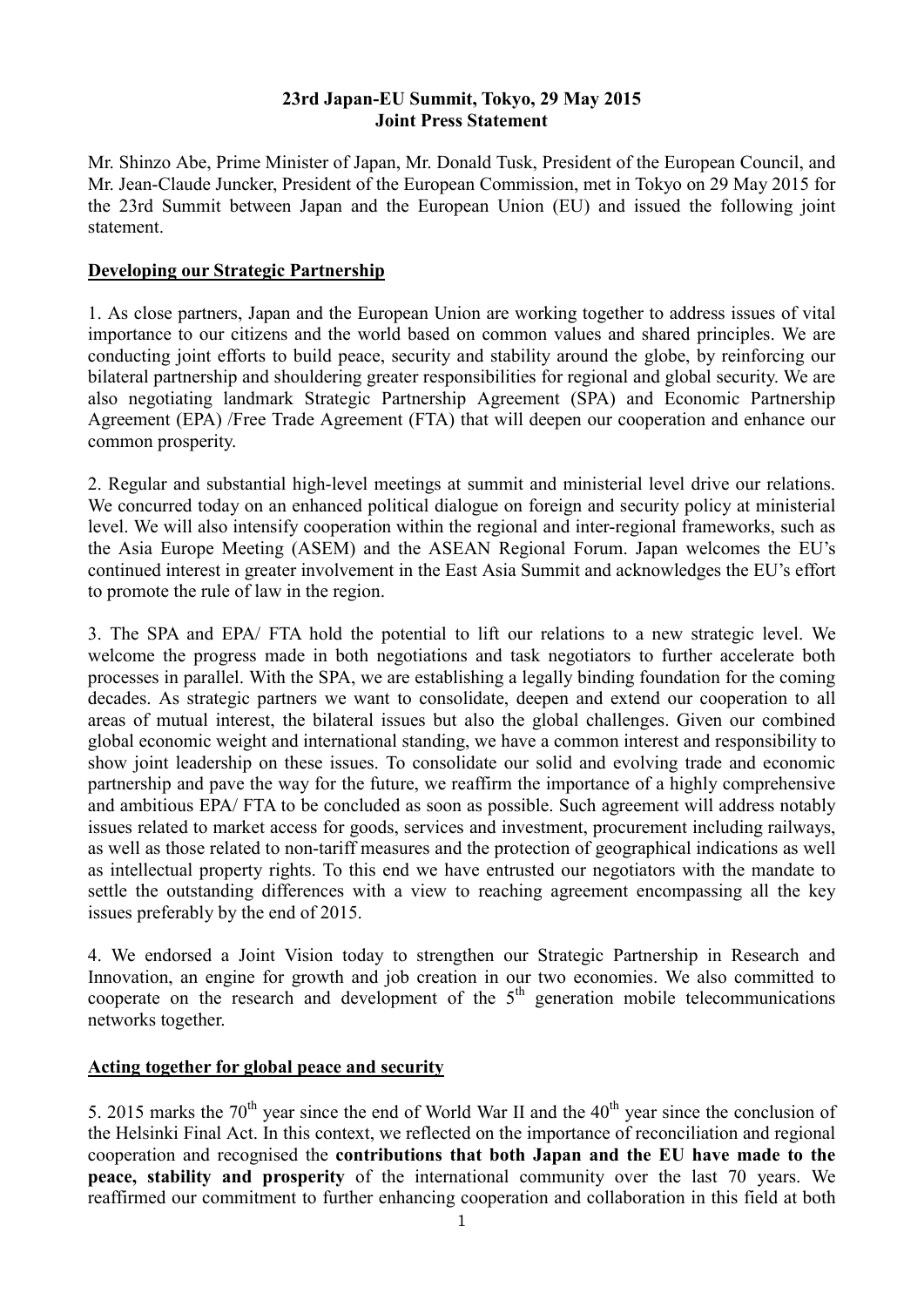global and regional levels, based on the **common values** of democracy, the rule of law, human rights and **shared principles** such as open markets and rules-based international system.

6. We welcome the expanding Japan-EU cooperation and partnership in the field of **peace and security**, including **crisis management cooperation.** The EU welcomes and supports the efforts of Japan in promoting and sustaining global security as set out in the policy of "Proactive Contribution to Peace" based on the principle of international cooperation. We reviewed the successful cooperation over the last year between Japan and the EU on **missions** aimed at improving the security in Niger and Mali as well as efforts regarding the Democratic Republic of Congo. We committed to explore further cooperation in Ukraine and Somalia as a next step. A joint seminar of military and government staff in 2015 in Tokyo took stock of this positive track record we are building together, helped deepen mutual understanding on our respective security policies and explored future cooperation possibilities. We will continue such consultations and welcome the upcoming consultation between Ministry of Defense of Japan and the EU this year. We also discussed the possibility of future participation of Japan in CSDP missions, bearing in mind necessary steps to this end and the specific expertise that Japan has to offer in this area.

7. We strongly condemn **terrorism** in all its forms and manifestations, and also condemn the recent attacks which have been carried out by terrorist groups, including ISIL/Da'esh, in the Middle East, Africa, Europe and Asia. We are working to support international cooperation to counter-terrorism, through the UN, the Global Counter-terrorism Forum, and the G7 and to implement fully the relevant UN Security Council Resolutions. We will intensify Japan-EU counter-terrorism cooperation, seeking measures to mitigate risk and strengthen border security, while protecting human rights and personal data. We reaffirm the need to utilise all available tools to fight and prevent terrorism and to coordinate capacity building efforts with third states. We also stress the importance of preventing, detecting and prosecuting terrorism financing. We are determined to fight against the phenomenon of foreign terrorist fighters, in accordance with resolution 2178 of the UN Security Council.

8. We emphasise the importance of ensuring the rule of law in **global commons**, namely cyber, outer space and the sea. In this context, we welcome the First Japan-EU **Space** Policy Dialogue and **Cyber** Dialogue held in October 2014 in Tokyo where stakeholders shared respective policies and identified potential ways forward. Building on this common ground, including the safety and stability of cyberspace based on free flow of information and open internet, we look forward to the next Dialogues in Brussels in 2015, whereby security aspects could be addressed. We are strongly committed to finalise negotiations on the International Code of Conduct for Outer Space Activities by the end of 2015. We welcome continuing concrete cooperation in **anti-piracy activities** off the coast of Somalia and in the Gulf of Aden within the relevant International Contact Group and through operational activities between the deployed units of Japan Self-Defense Forces and the EU's Naval Force Somalia (EUNAVFOR)-Operation ATALANTA. This includes joint exercises at sea as well as the support offered by Japan for the trial of suspected pirates currently held in the Seychelles

9. We reaffirm our determination to further cooperate on **disarmament and non-proliferation** in order to realise our shared goal of a world without nuclear weapons. Despite the absence of a consensus outcome at the 2015 NPT Review Conference, Japan and the EU remain committed to cooperate to maintain and strengthen the credibility of the NPT regime and sustain the trust for multilateralism. We also continue to work towards the entry into force of the Comprehensive Nuclear-Test-Ban Treaty and the early commencement of negotiations on a treaty banning the production of fissile material for use in nuclear weapons or other explosive devices. We welcome the entry into force of the Arms Trade Treaty and remain committed to promoting its effective implementation and universalisation. We are committed to ensuring strict export control of arms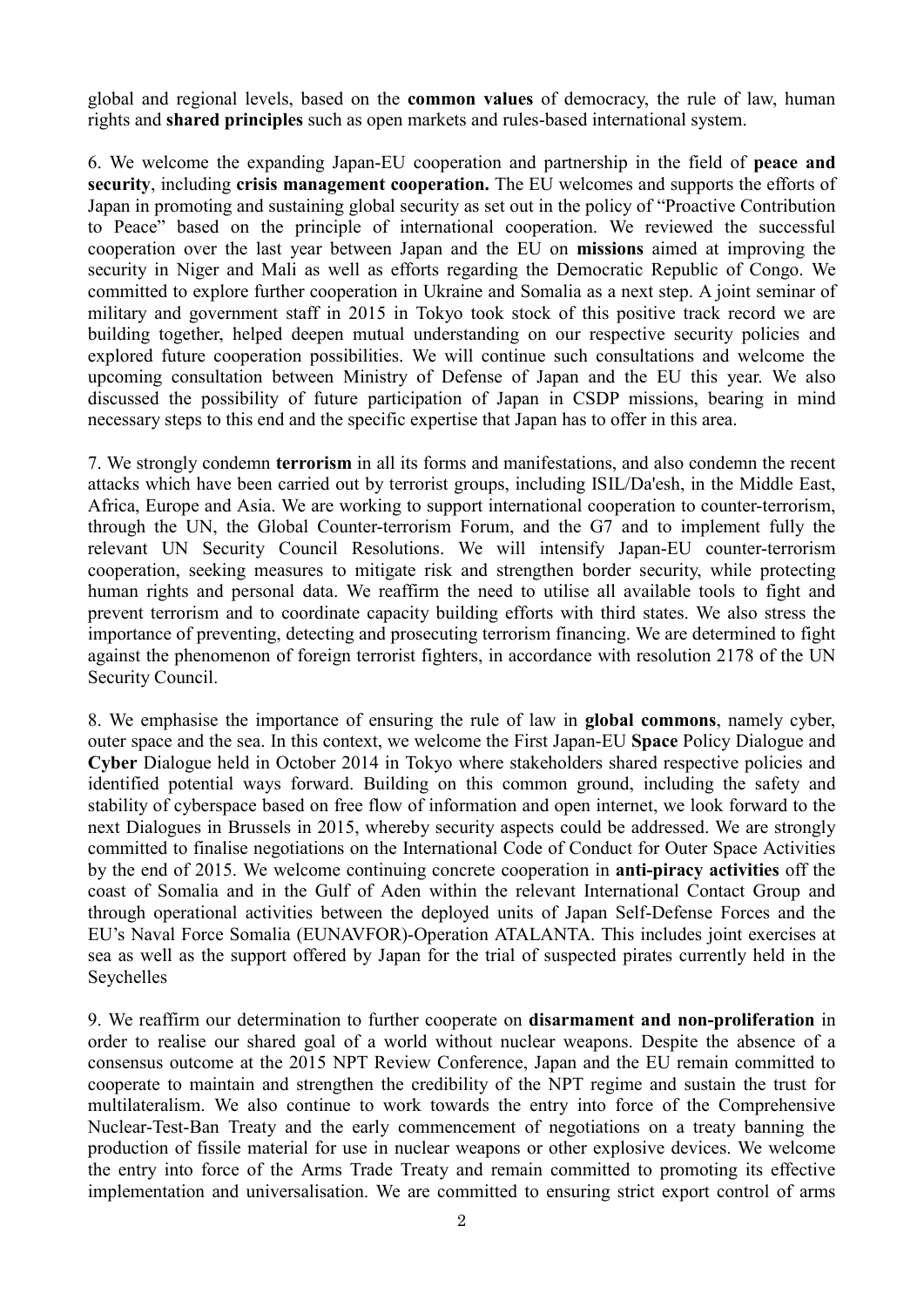and dual-use items and technologies, especially with regard to areas of tension.

10. Mindful of the uncertainties in the **regional security environment**, we condemn all violations of international law and of the principles of sovereignty and territorial integrity of states. We underline the need for all parties to seek peaceful, and cooperative solutions to maritime claims, including through internationally recognised legal dispute settlement mechanisms, and to maintain full freedom of navigation and overflight of the high seas under international law as enshrined in the United Nations Convention of the Law of the Sea. The safety of navigation is essential for peaceful and sustainable development. We urge all parties to clarify the basis of their claims based on international law, and to refrain from unilateral actions, including the threat or use of force and coercion. We continue to observe the situation in the **East and South China Sea** and are concerned by any unilateral actions that change the status quo and increase tensions. We support the full and effective implementation of the 2002 Declaration on the Conduct of Parties in the South China Sea and the rapid conclusion of the negotiations to establish an effective Code of Conduct in the South China Sea. We highlight the constructive role of practical confidence-building measures, such as the establishment of direct links of communication in cases of crisis and crisis management mechanisms in this regard.

11. We express our grave concern on the **North Korea**'s continued development of nuclear and ballistic missile programmes and urge the North Korea to comply with its obligations under all the relevant UN Security Council resolutions and its commitment under the 2005 Six-Party Talks Joint Statement, to return to full compliance with the NPT and IAEA safeguards, and to take immediate steps to end human rights violations, including the abductions issue. We urge North Korea to make constructive efforts to these ends.

12. We call on all sides to fully implement their commitment under the Minsk agreements to solve the conflict in **Ukraine** peacefully, respecting Ukraine's sovereignty and territorial integrity. We remain determined never to recognise the illegal annexation of Crimea by the Russian Federation, and will continue to support the government of Ukraine to advance its reforms, aimed at strengthening and modernising Ukraine for the benefit of its citizens. We will also continue to coordinate our policies and explore new opportunities for cooperation aimed at the modernisation of countries in the context of the EU's **Eastern Partnership**, as well as in the **Western Balkans** and the **Black Sea** region.

13. We express grave concern over the deteriorating humanitarian and security situation in **Syria** and reaffirm that only a Syrian-led inclusive political transition, based on the Geneva communiqué and relevant UN Security Council Resolutions, can put an end to the conflict. We call on all Syrian parties to show commitment to a political process, which must be accompanied by confidence building measures. We commit to continue our support for **Iraq** to defeat ISIL/Da'esh. We also encourage all Iraqis to actively work for national reconciliation and to continue the path of reforms promoting more inclusive governance. In response to the deterioration of the security and humanitarian situation in **Yemen**, we call on all parties to commit to the restart of a comprehensive political transition process through the UN-led negotiations and without resorting to violence. We welcome the important progress in the intensive diplomatic efforts at reaching solutions on key parameters of a Joint Comprehensive Plan of Action on **Iranian nuclear issues**. We reaffirm that there is no military solution to the **Libyan** conflict; only a political settlement can provide a sustainable way forward. We call on the Libyan parties to do their utmost in order to find a common understanding based the proposal for a political agreement presented by UNSMIL on 27 April. We believe the **Israeli-Palestinian** conflict can only be solved through negotiations, the outcome of which would see the State of Israel and an independent, democratic, contiguous, sovereign and viable State of Palestine, living side by side peacefully and in mutual recognition. We would be ready to boost our respective relations with both parties, notably economically, to help them reap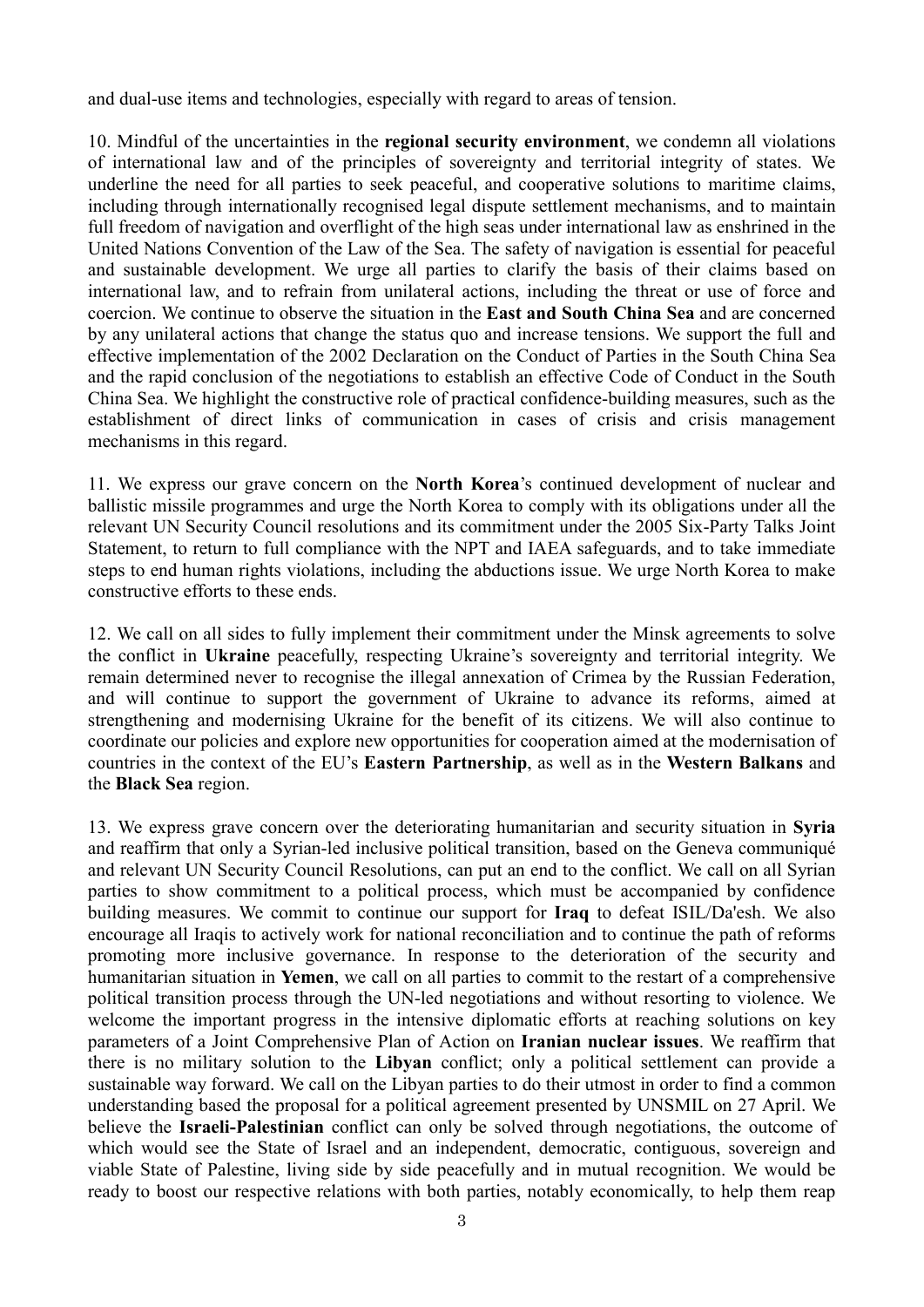the full benefits of any peaceful settlement. Again this highlighted our shared conviction that international disputes and issues should be resolved **peacefully and in accordance with international law**. We express our concern about the continuation of settlement policy, which threatens the two State solution. We call on both parties to take the measures in order to relaunch the negotiations.

#### **Fostering growth, prosperity and sustainable development**

14. We recognise the serious and urgent challenge posed by **climate change.** We are resolved to play our part in concluding this December in Paris a global Agreement applicable to all Parties that is ambitious, robust, inclusive and reflects changing global circumstances putting the world on track to limiting the increase in global average temperature to below 2°C above pre-industrial levels. The Agreement must include adequate provisions on the transparency and accountability of all Parties towards their commitments. While delivering on the ultimate objective of the Convention, it must also address adaptation to climate change impacts and help mobilise climate finance on the required transformational scale including effective utilisation of Green Climate Funds. It should also spur international cooperation to help Parties deliver on their commitments. We for our part intend to strengthen our bilateral cooperation on climate and energy, notably through the SPA, and to work together ever closer in the relevant international fora.

15. We will deliver on our existing climate pledges and continue to look for further pre-2020 mitigation opportunities. Looking beyond 2020 and determined to show leadership in the global effort towards the below 2°C goal, the EU explained the timeliness and ambition of its intended nationally determined contribution to the new Agreement, and Japan affirmed that it intends to submit an ambitious contribution expeditiously. We commend those Parties that have submitted their contributions, especially those Parties with the least responsibilities and capabilities. We call on all others, and particularly on major and emerging economies, to submit theirs expeditiously, to base them on fairness and the requirements of science and to present them in a way promoting transparency and accountability.

16. We recognise the importance of a secure, sustainable, affordable and safe supply of **energy** and are resolved to use various greenhouse gas emissions reduction measures to realise a **low carbon and climate-friendly economy**. As both Japan and the EU are critically dependent on external energy sources, we intend to strengthen our cooperation including through Japan-EU energy policy dialogue on issues that are important for securing sustainable energy supply. We welcome the joint statement of the G7 Energy Ministerial meeting in Hamburg (11-12 May 2015). We will strengthen our partnership in fusion energy research through the multilateral **ITER Project** and the bilateral Broader Approach Activities for the next step towards the realisation of fusion energy, as well as on fission research and development.

17. We reiterate the need for **gender equality** and the importance of women's full participation in society and the economy. We will strengthen our cooperation to promote the empowerment of women and the advancement of women's rights globally. We concur on fostering cooperation towards a society with equal opportunities for women, including through World Assembly for Women in Tokyo. The EU welcomes Japan's focus on empowerment of women and is ready to share examples of good practice in this area. We also emphasise the importance of promoting women's active and meaningful participation globally to achieve sustainable peace and security as well as sustainable development.

18. As leading development donors and partners, we remain fully committed to agreeing an ambitious **post-2015 development agenda** that will coherently address poverty eradication and sustainable development. Such an agenda must also promote peace and security, democratic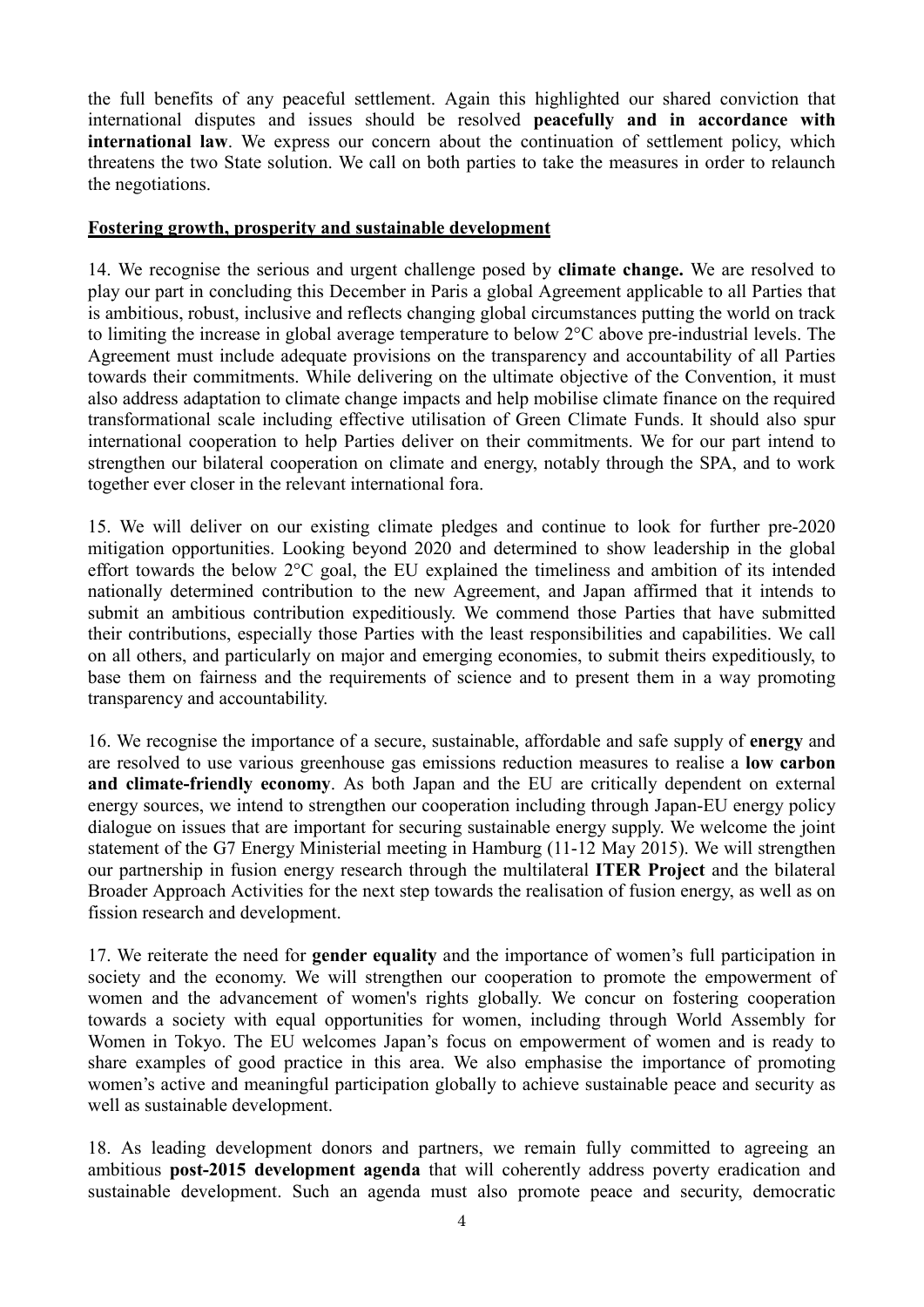governance, the rule of law, gender equality and human rights where the aspect of human security is essential and without which sustainable development cannot happen. It should end extreme poverty, building on and completing the unfinished business of the Millennium Development Goals. We will continue to strive jointly to achieve a transformative outcome at the September 2015 Summit, to which we expect all other partners – including emerging economies – to contribute their fair share. Recognising that tackling infrastructure shortfalls in the world effectively is crucial to lifting growth, we are committed to promoting quality infrastructure investment including through effective resource mobilisation in partnership with relevant stakeholders such as multilateral development banks and the private sector. Bilaterally, Japan and the EU have cooperated closely in the past on the nexus of security and sustainable development, such as through trust funds in countries like Afghanistan. Building on last year's Japan-EU Development Policy Dialogue, we welcome progress in trilateral cooperation activities in Africa, such as Diibouti, Kenya and Zambia and we are exploring future cooperation possibilities in Africa and Asia for enhanced quality growth and human security.

19. We welcome the success of the Third UN World Conference on **Disaster Risk Reduction**. We will continue our close exchange of practices and views on this issue, including the recent earthquakes in Nepal, and reiterate the importance of incorporating disaster risk reduction measures into both development programmes and humanitarian assistance. In this context, we decided to organise an expert meeting on humanitarian assistance and emergency relief.

20. We consider that trafficking in human beings and migrant smuggling - by sea, land and air alike are forms of crime and severe violation of human rights. We aim to combat them and to address the political and socio-economic drivers of irregular migration. We underline the responsibility of the countries of origin, transit and destination to cooperate to prevent smuggling, human trafficking and forced labour, to disrupt the involved criminal groups and to eliminate their financing opportunities. We stand ready to assist the committed countries in this endeavour. We call upon all states to promote international efforts to this end, including by promoting relevant international agreements.

21. We reaffirm our commitment to strengthen the **multilateral trading system** under the WTO by concluding the **Doha Development Agenda (DDA**), based on the principles of balance and realism**.** We are also committed to attain concrete outcomes of **plurilateral negotiations**, including the expansion of the Information Technology Agreement (ITA), Trade in Services Agreement (TiSA), and Environmental Goods Agreement (EGA), which will strengthen the multilateral trading system. We emphasise our determination to combat all forms of protectionism.

22. We have established a **Strategic Partnership in Science, Technology and Innovation** in order to promote growth, jobs and competitiveness and address common challenges in our societies. Recognising the expanding cooperation in this area since the last Summit, we endorsed today the Joint Vision towards a new strategic partnership in Research and Innovation between the Government of Japan and the European Commission as adopted by the 3rd EU-Japan Joint Committee on Science and Technology Cooperation. We highlighted thematic areas where we will see substantial and growing Japan-EU cooperation - ICT, aeronautics and materials including critical raw materials - as well as health, environment, energy and high-energy physics. We confirmed the importance of specific actions that will continue this positive momentum, such as establishing a new mechanism for the joint funding of research and innovation projects, and taking measures to enhance the mobility of researchers between Japan and the EU, including the new ERC-JSPS cooperation arrangement. We recognised the importance of exchanging views and coordinating where possible on Science, Technology and Innovation policies such as Open Science. We also acknowledged the positive role of the Horizon 2020 National Contact Point in Japan and the value of outreach activities to promote public understanding and engagement in our cooperation.